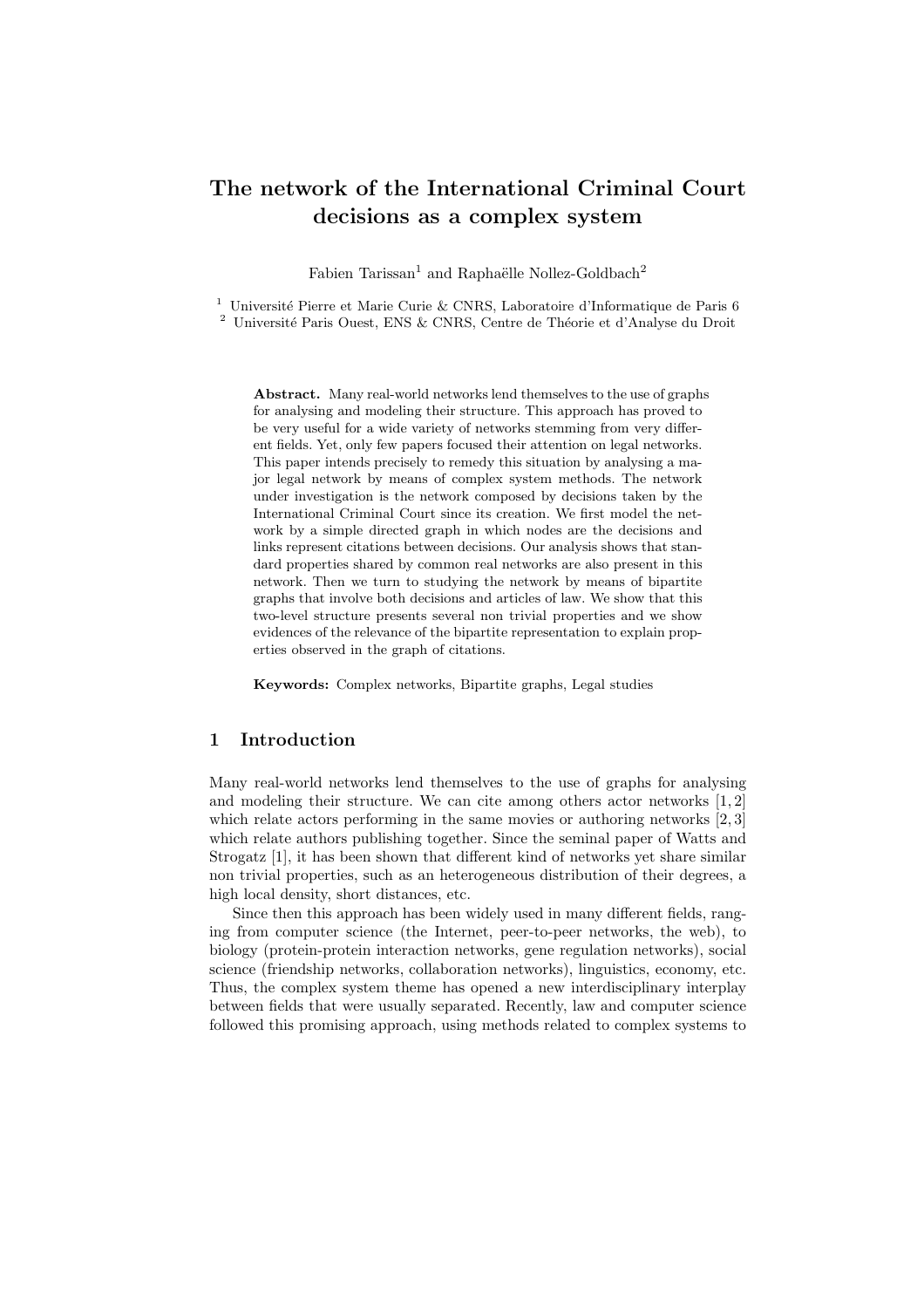model and analyse legal networks [4, 5]. It is this rich and promising field of research this paper intends to commit itself to by studying the networks composed of the decisions taken by the International Criminal Court since its creation.

Following the traditional approaches, we use standard directed graphs to represent the networks. Here the nodes stand for the decisions and the links for citations between decisions. Although useful, such a simple representation is not particularly close to the real structure of the networks and does not account for the inherent complexity and hierarchy commonly observed in real data. In the context of legal networks in particular, interactions between decisions take place at various levels. Indeed, to motivate their decisions, judges usually rely on former decisions – first level exhibiting direct interactions – but also refer to articles of the ICC Statute and norms and regulations of the Court – second level pointing out indirect interactions. This induces a two-level structure in which direct and indirect relations interplay in the ruling process.

The existence of two-level structures in real networks led the community to use also bipartite graphs , i.e. graphs in which nodes can be divided into two disjoint sets,  $\top$  (e.g. articles) and  $\bot$  (e.g. decisions), such that every link connects a node in ⊤ to one in ⊥. Bipartite graphs are fundamental objects which have proven to be very efficient for both the analysis  $[7, 9, 8]$  and the modeling  $[6, 10]$ of complex networks as they are able to reveal patterns that could not have been detected on simple graphs. The present study follows this approach and relies at the same time on simple direct graphs and bipartite graphs in order to extract all relevant properties from the network.

The remaining of the paper is organised as follow: Section 2 will review the technical background necessary for going throughout the paper; Section 3 will present the main results obtained and finally Section 4 will conclude the paper and open on new perspectives.

## 2 Background

In this section, we introduce the required background for the remainder of the paper. First, we focus on the dataset (Section 2.1) extracted from the ICC database. Then, we discuss the several frameworks we used in order analyse its structure (Section 2.2).

#### 2.1 Legal networks

The International Criminal Court (referred to further as ICC) is the first permanent international criminal jurisdiction, established to judge international crimes (genocides, crimes against humanity and war crimes). The creation of the Court is very recent (2002) and only 18 cases are currently opened.

The main production of the Court are decisions, which are legal statement ruling on juridical issues. In order to motivate their decisions, judge may either rely on former decisions of the Court, or rely on articles of the ICC Statute, and/or norms and regulations of the Court. Here below is an example of such a motivation found on a footnote of decision ICC-01/04-01/06-2126-Anx: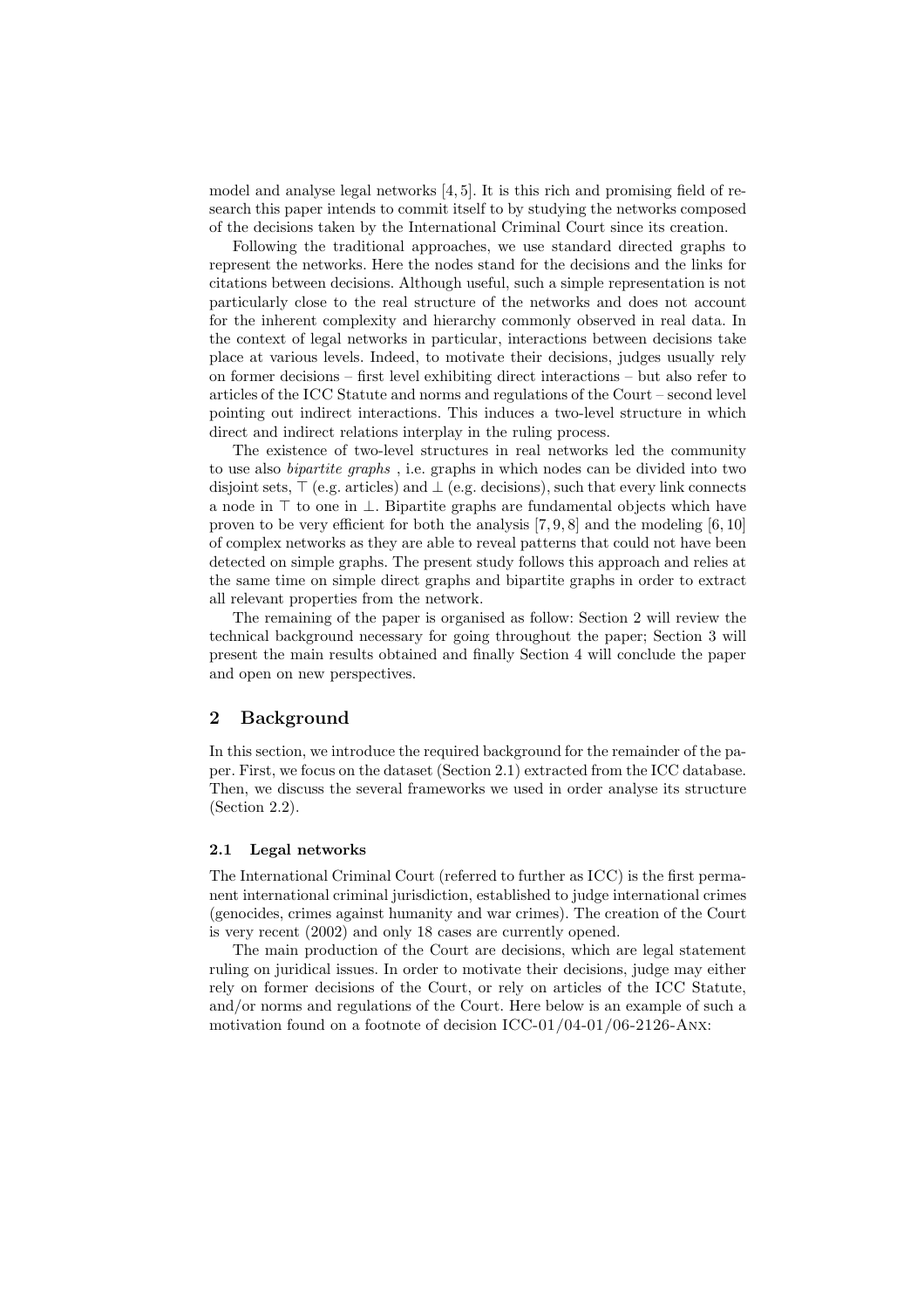Appeals Chamber, Judgement on the appeals of The Prosecutor and The Defence against Trial Chamber I's Decision on Victims' Participation of 18 January 2008, 11 JULY 2008, ICC-01/04-01/06-1432, PARA. 95. SEE ALSO TRIAL CHAMBER II, DECISION ON the Modalities of Victim Participation at Trial, 22 January 2010, ICC-01/04-1/07- 1788, para. 30. See also Defence for Germain Katanga's Additional Observations on Victims' Participation and scope thereof", 10 November 2009, ICC-01/04-01/07-1618: "It has been held that article  $69(3)$  gives the Court a general ...

In this example, one can notice the two types of arguments used by the judges. The text clearly refers to former decisions (highlighted in red) but also refers to article of the ICC Statute (in blue).

In the rest of the paper, we only focus on the Lubanga case (DRC situation) to concentrate on the most advance case. It involves approximately 7 000 decisions and 1 500 articles.

#### 2.2 Graph frameworks

Directed graphs. As depicted in the introduction, it is quite natural to represent the network as a directed graph  $G = (V, E)$ , with  $n = |V|$  and  $m = |E|$ , in which the nodes stand for the decisions – identified by their ICC number – and a link between nodes  $u$  and  $v$  exists if the decision  $u$  cites the decision  $v$ . Note that technically, the graph is a Directed Acyclic Graph (DAG) since, for obvious reasons, the decisions can only refer to existing ones. Thus there is no cycle in the network.

This defines the graph of citations among decisions, which will be referred to simply as the graph of citations. By doing so, we can compute standard metrics and compare the results to what is obtained on usual complex networks. According to standard studies, one usually observe for instance that graphs are sparse, *i.e.* the density  $\delta = \frac{2m}{n(n-1)}$  is very small, and their degree distribution is heterogeneous (often close to a power-law).

Another key property concerns the local density which is meant to study how dense a neighbourhood of a node is in the graph. This concept is generally captured by the clustering coefficient  $cc(G)$  or the transitivity ratio  $\text{tr}(G)$  [1, 13, 14], defined formally by:

$$
\mathtt{cc}(G) = \frac{\sum_v \frac{\Delta(v)}{\vee(v)}}{n} \qquad \qquad \mathtt{tr}(G) = \frac{\Delta(G)}{\vee(G)}
$$

where, for each  $v \in V$ ,  $\Delta(v)$  denotes the number of directed triangles (sets of three nodes u, v, w, such that  $(u, v), (u, w), (v, w) \in E$ ) which originate at v;  $\vee(v) = \frac{d(v) \cdot (d(v)-1)}{2}$  denotes the number of pairs of neighbours of v which computes the number of *possible* directed triangle;  $\Delta(G) = \sum_{v} \Delta(v)$ ; and  $\vee(G) = \sum_{v} \vee(v)$ . Note that the clustering coefficient of a node can be defined for the in- $\sum_{v} \vee(v)$ . Note that the clustering coefficient of a node can be defined for the indegree and the out-degree, that is when the node is at the origin of the directed triangles (case of u in the example above) and when it is at the end (case of  $w$ ). Both variants makes sense and will be investigated in Section 3.

A classical observation in complex network studies is that all these quantities are high, at least compared to the density  $\delta$  of the graph. Note however that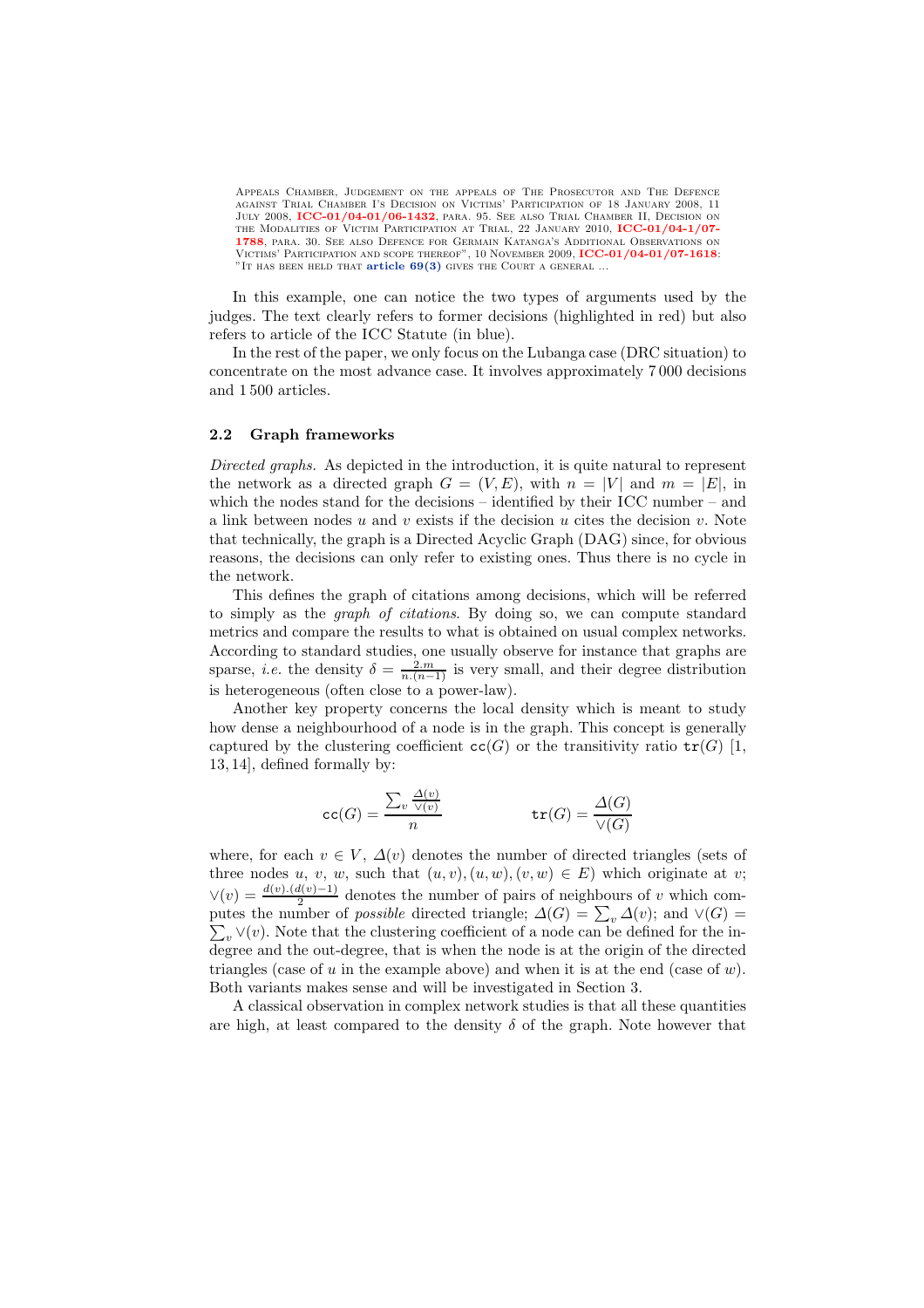

Fig. 1. Example of bipartite graph and its  $\{\top, \bot\}$ -projections

the meaning of the existence of such a pattern depends on the context of the network. It has been shown that it could be related to robustness properties of the network, or properties related to dynamical aspects of the networks (see for instance [11, 12] for biological cases).

Bipartite graphs. As stated in the introduction, the previous formalism does not account for higher level of relations between the decisions. In particular, one does not exploit the references made to the articles which relate the decisions to the articles (and regulations and norms) they refer to. This two-level structure calls for a specific framework that is perfectly matched by the concept of bipartite graphs.

A bipartite graph is a triplet  $G_b = (\top, \bot, E_b)$ , where  $\top$  is the set of top nodes (here the articles/norms/regulations),  $\perp$  the set of *bottom* nodes (here the decisions), and  $E_b \subseteq \top \times \bot$  the set of links that relate the decisions to the articles. We denote by  $n\tau$  (resp.  $n_{\perp}$ ) the number of top nodes (resp. bottom nodes).

Compared to standard graphs, nodes in a bipartite graph are in two disjoint sets, and the links are always between a node in one set and a node in the other set. An example of bipartite graph is given in Fig. 1(a), where  $\top$  nodes are depicted by squares and  $\perp$  nodes by circles.

The ⊥-projection of  $G_b$  is the graph  $G_{\perp} = (\perp, E_{\perp})$  where two nodes (of  $\perp$ ) are linked together if they have at least one neighbour in common (in ⊤) in  $G_v: E_\perp = \{(u, v), \exists x \in \top : (u, x) \in E_b \text{ and } (v, x) \in E_b\}.$  The  $\top$ -projection is defined dually. Both projections are illustrated in Fig.  $1(b)$  and  $1(c)$ . Thus, in our case, the ⊥-projection corresponds to a graph of decisions, such as  $G$ , but a link between two decisions exists if and only if there is at least one common article to which they both refer.

Note that by projecting a bipartite graph into a simple graph, we can then reuse all the metrics defined above for standard graph. But we can also compute specific metrics for bipartite graphs, such as  $k_{\top}$  (resp.  $k_{\perp}$ ) the average degree of top nodes (resp. bottom nodes) and  $\delta_{\mathbf{b}} = \frac{m_{\mathbf{b}}}{n_{\top}.n_{\bot}}$  the density of the bipartite graph.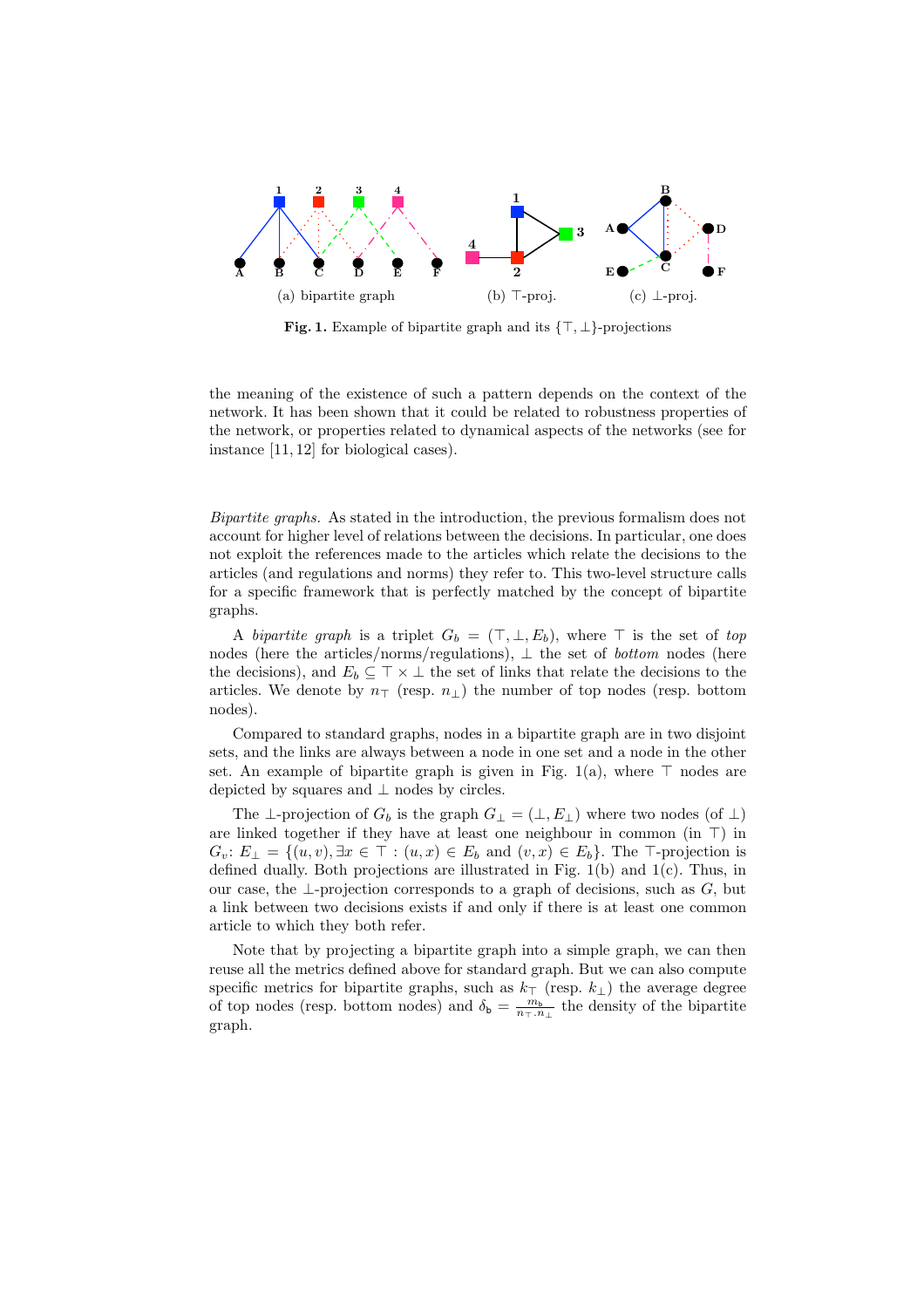|                           | Directed graph             |            |                    | Bipartite graph |
|---------------------------|----------------------------|------------|--------------------|-----------------|
|                           | Complete                   | Connexe    | $n_{\top}$         | 1415            |
| $\boldsymbol{n}$          | 6894                       | 1575       | $n_{\perp}$        | 6894            |
| $\boldsymbol{m}$          | 17625                      | 3319       | m <sub>b</sub>     | 11371           |
| $\delta$                  | 0.00                       | 0.00       | $n_{\perp}(conn.)$ | 1683            |
|                           |                            |            | $k_{\text{T}}$     | 1.7             |
| $\boldsymbol{k}$<br>$d^+$ | 2.5                        | 2.1        | $k_{\perp}$        | 8.0             |
|                           | 158<br>214                 | 433<br>433 | $\delta_{\tt b}$   | 0.00            |
|                           | tr 0.03 / 0.10 0.03 / 0.08 |            | $d^{\pm}$          | 802             |
|                           | cc 0.14 / 0.19 0.12 / 0.22 |            | $d^+$              | 116             |
|                           |                            |            |                    |                 |

Table 1. Global statistics for the graph of citations (left) and decision/article bipartite graph (right).

#### 3 Results

The purpose of this section is to position the ICC decisions network as regard the properties observed in common complex networks. To do so, we start investigating global statistics (Section 3.1) before focusing on more specific properties such as the degree distribution, the local density and some correlations in the bipartite structure (Section 3.2).

## 3.1 A global perspective

The first statistics we focus on concern some basic properties observed in most real-world networks, formally presented in the previous section. Table 1 presents the results both for the graph of citations (left) and the bipartite graph (right).

As expected, all usual observations made on real-world networks stand also for the legal network under investigation. More precisely, one can see that the graph is sparse  $(\delta = 7 \times 10^{-4})$  and that the local density (both the transitive ratio and the clustering coefficient) are several orders of magnitude higher.

Beside one can notice that the highest degree  $d^+$  is also way higher than the average degree  $k$ . This indicates some heterogeneity in the degree distribution that will be investigated further.

As regard the statistics on the bipartite graphs, it also matches the expectations since the graph is also sparse and both top and bottom highest degrees  $(d^{\dagger}_{\perp}$  and  $d^{\dagger}_{\perp})$  are two orders of magnitude higher than their respective average degree  $(k_{\top}$  and  $k_{\perp}$ ).

Those results on the global structures of the two graphs are now refine in the following section.

#### 3.2 A deeper analysis

Degree distribution. In order to refine the general statistics presented above, Figure 2 presents the degree distribution observed in the graph of citations (left)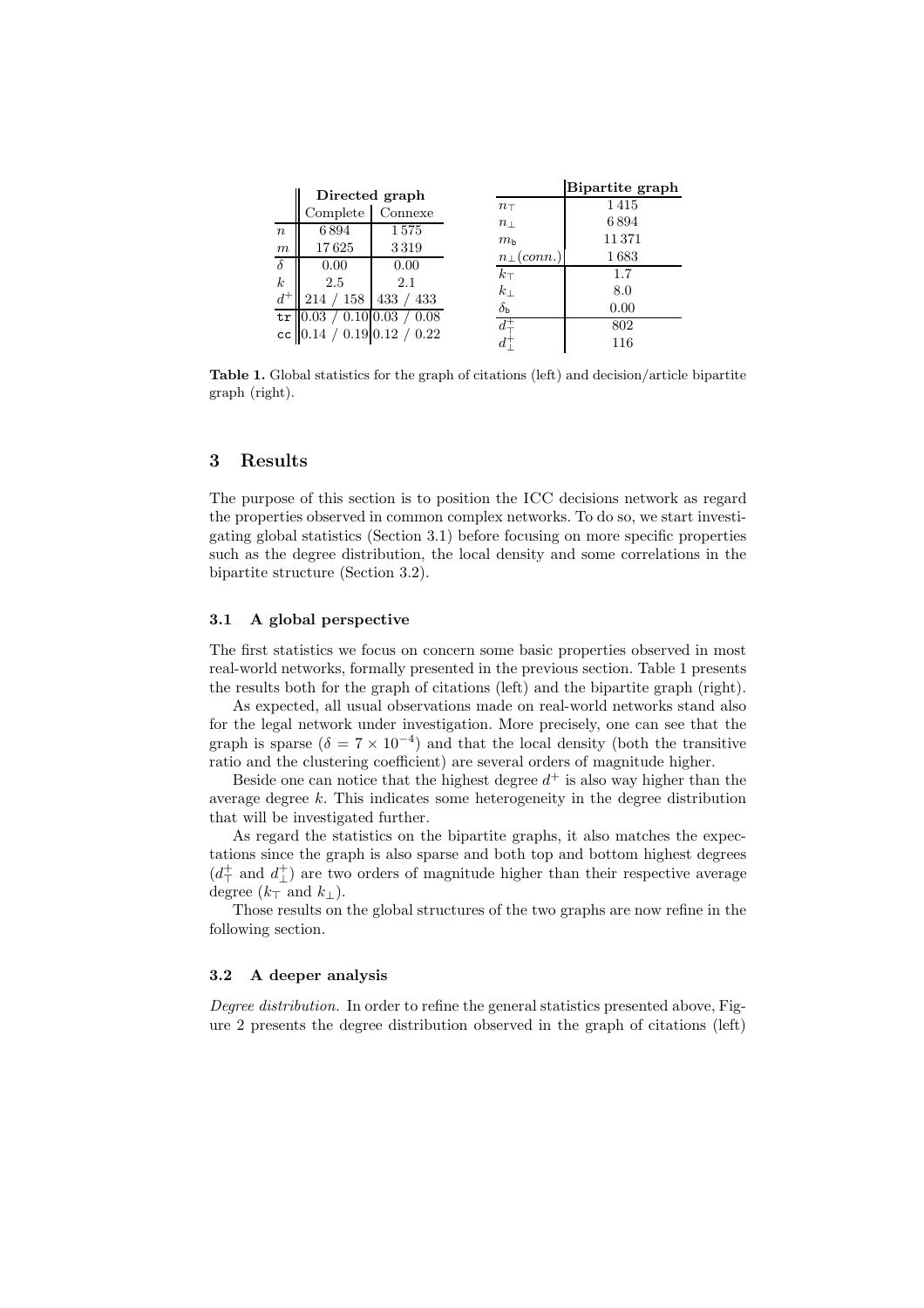

Fig. 2. Inverse cumulative degree distributions for the graph of citations (left) and the bipartite graph (right).

and the bipartite graph (right). In the two figures, the horizontal axis, in logscale, stands for the degree of the nodes, while the vertical axis, also in log-scale, presents the inverse cumulative proportion (according to the total number of nodes). The shape of the plots, close to a straight line in the log-log scale over several orders of magnitude, thus confirms that we are dealing with heterogeneous distributions.

One can notice that for the out degree (the number of citations a decisions makes) in the graph of citations, the proportion is higher than the in-degrees (the number of references made to a decision). This is in particular true for the high degrees, which is well explained by the existence of annexes in the corpus. Indeed, those usually list all the decisions that a case has referred to.

Note also that, although the high out-degrees are not particularly meaningful since it corresponds to annexes, it is however particularly relevant for the in-degrees. Indeed, a manual investigation showed that the top-3 of cited decisions corresponds for major ruling in the case. The first one deals with the conviction of the accused, the second with its sentence and the last with the remedy and reparations of the victims, which are all three important issues in the international Court.

As regard the bipartite structure, one can also notice the same kind of comparison between the degrees of the articles and the ones of the decisions. This indicates that, from a global point of view, each article tends to be more referred to that each single decisions. This can be explained by the status of the articles of the ICC Statute towards decision. This remark is also corroborated by the highest degrees of articles and decisions (see Table 1 right).

Clustering coefficient. Figure 3 presents several properties related to the clustering coefficient, as defined in Section 2. The left part displays the inverse cumulative distribution (in lin-log scale) of the coefficients in the graph of citations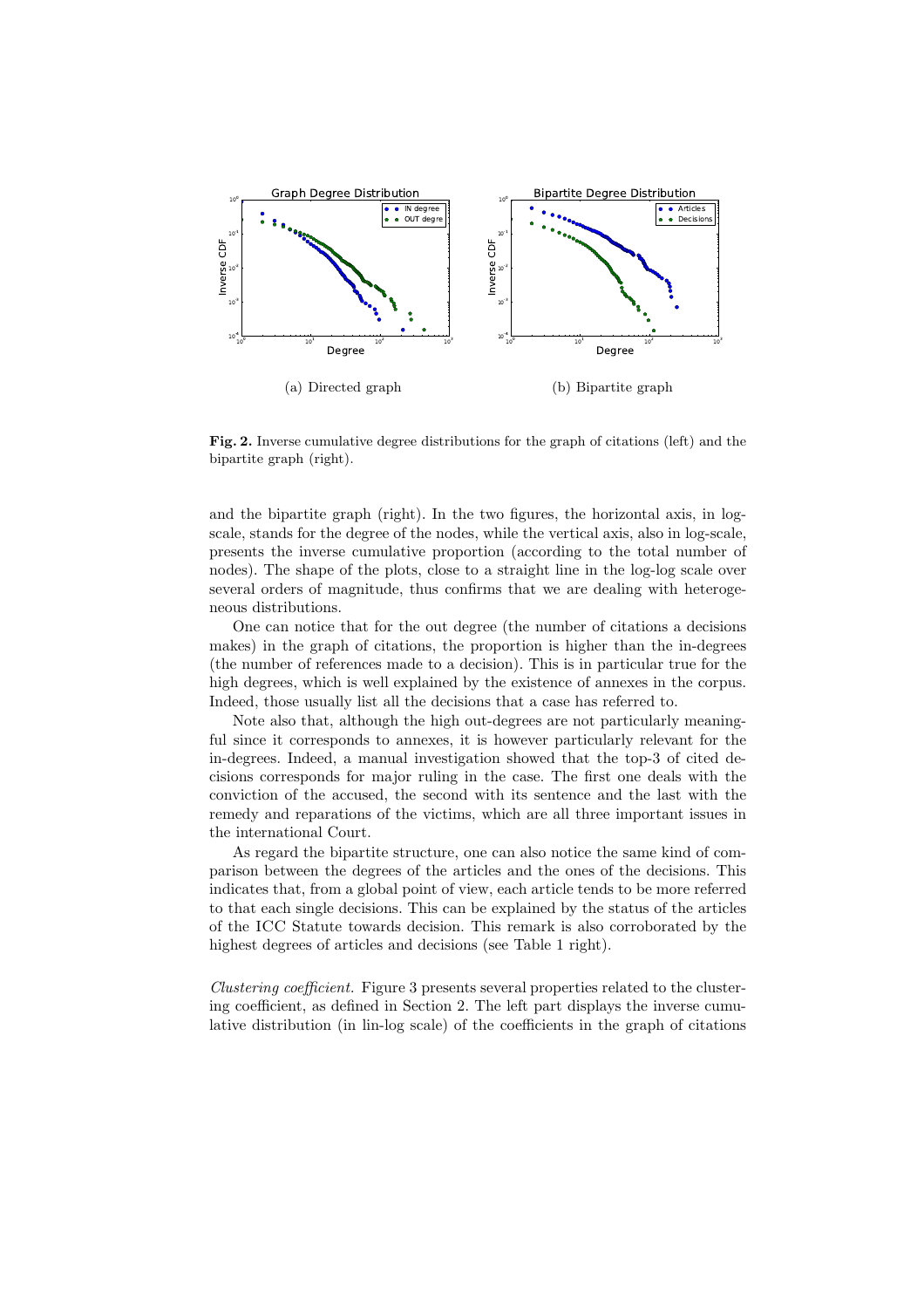

Fig. 3. Clustering coefficient and correlations in the graph of citations

defined for the nodes that originates the directed triangles (out-degree, in green) and the ones that are at the end of the directed triangles (in-degree, in blue). Note that the plots are normalised over the number of nodes with degree  $\geq 2$ in order to avoid side effects from the nodes of degree 1, for which the notion of clustering coefficient is inadequate.

Interestingly, one can notice that the proportions of nodes that are at the origin of triangles is particularly high compared to the one that are at the end. This indicates that when a decision refers to two other decisions, one of them tends to cite the last one very often. Manual investigations performed on the triangles that involve highly cited decisions showed that the over-representation of this pattern is meaningful as regard legal networks. It turned out that most of those triangles involve a decision  $w$  that is contested by the accused, thus leading to a decision  $v$  that cite  $w$ . Then a final decision  $u$  rules between the issue, thus citing both  $v$  and  $w$ . This leads to the directed triangle originated by u with w as end-point.

The right part of Figure 3 presents a non trivial correlation between the clustering coefficient of a node and its degree in the graph of citations. More precisely, a dot  $(x, y)$  in this plot corresponds to the fact that nodes with degree  $x$  have, in average, a clustering coefficient of  $y$ . The figure shows that the higher the degree, the lower the clustering coefficient in average. This is true both for in-degree and out-degree except for very low degrees. Indeed, the case of degree-2 nodes is very different depending on whether we consider the origin of the triangles or the end. For the end, the coefficient is very low (close to 0), which shows that when two decisions cite a third one, they usually do not rely on each other (blue dots). On the other end, if one decision cite two different decisions, those two decisions tends to be related (green dots). The latter case is easily explained by the remark made in the previous paragraph since in the former example, the decision  $u$  has precisely degree 2 and its clustering coefficient is 1 thus increasing the average clustering coefficient of degree-2 nodes.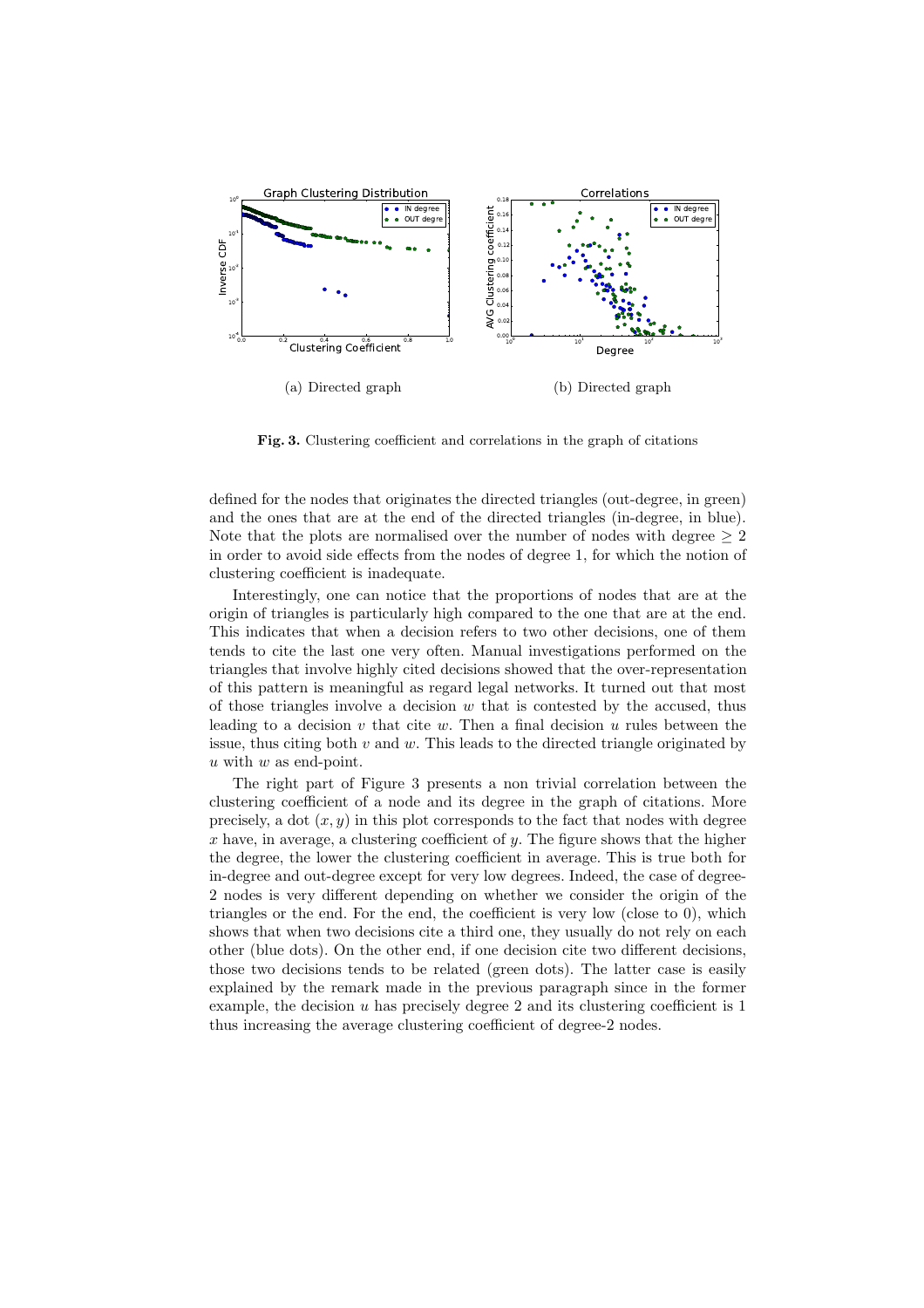

Fig. 4. Correlations

Bipartite/Projection correlations. Finally, Figure 4 presents a correlation between the degree of a decision in the bipartite graph and its degree in the projection. More precisely, a dot  $(x, y)$  in the plot stands for the fact that decisions that refer to  $x$  articles in the bipartite network are related (in the projection) to y different decisions in average.

The figure presents a strong correlation between those two quantities. The regular increase (in log-log scale) is natural since the more a decision refers to different articles, the more decisions it will be related to. What is less intuitive though, is why the slope of the progression is not higher. Indeed, the reader might have noticed that according to the plot, multiplying by 100 the number of references to articles only multiplies the degree in the projection by 10. This fact clearly indicates a strong overlapping between the articles. This observation makes sense since decisions that concerns a similar content (that is, deals with similar legal issues) tend to refer to the same articles to motivate their content.

#### 4 Conclusion

In this paper, we studied a legal network composed of decisions taken by the International Criminal Court since its creation. The analysis made on the most advance case of the Court shows that it completely matches standards properties shared by real-world networks, thus confirming the relevance of the complex system approach towards legal networks.

Besides, we investigated more in depth some of the properties related to the local density and provided a first interpretation of the over-representation of directed triangles in such networks. By using different formal frameworks, we also exhibited new properties such as the overlapping of articles in the bipartite representation of the decision/article network.

However, the different analyses performed in this study have been made independently. Yet, the strong patterns identified here call for the definition of a unique framework able to integrate both direct relations between decisions